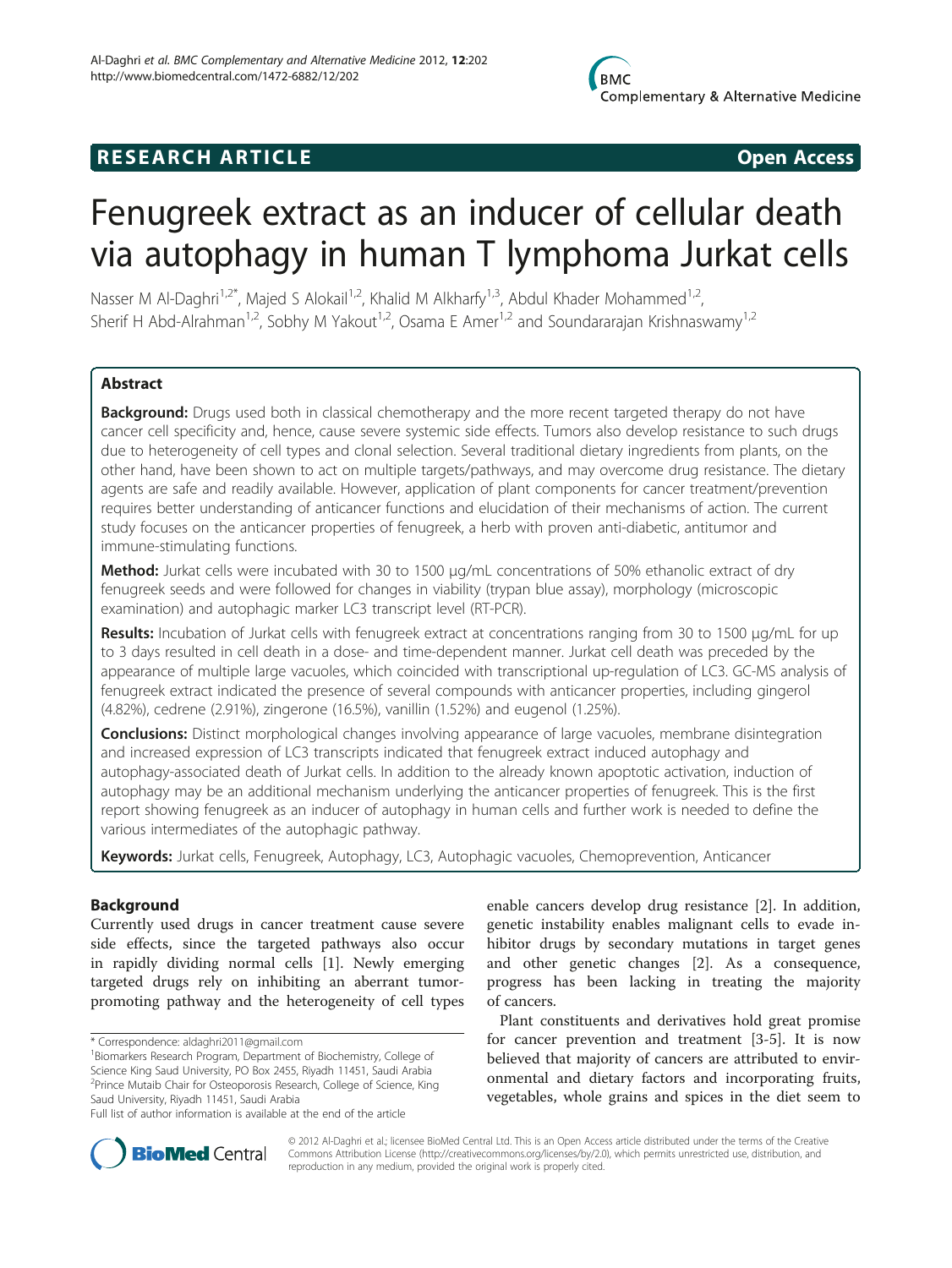reduce the incidence of various cancers [[6-9](#page-6-0)]. Several plant components exhibit superior anticancer properties by overcoming limitations of chemo- and targetedtherapies. Several plant compounds used in traditional medicine are common dietary ingredients and, hence, are considered safe [\[10\]](#page-6-0). Plant-derived anticancer agents are broad specific and affect multiple pathways simultaneously. Some plant constituents inhibit tumorpromoting pathways while also activating tumorsuppressor pathways [[11](#page-6-0),[12](#page-6-0)]. Plant-derived agents have been effective at reducing inflammation and the level of reactive oxygen species (ROS), both common hallmarks of the genesis and progression of all cancers [\[13,14](#page-6-0)]. Certain plant components capable of killing cancer cells are also known to suppress the tumor promoting actions of immune and other tumor stromal cells [[15\]](#page-7-0). In addition, plant products are less expensive and readily available. Intense research in this area has lead to multiple ongoing clinical trials involving plant derivatives while a few have already been approved for human use [\[16](#page-7-0)-[18](#page-7-0)].

Fenugreek is commonly used as a traditional dietary ingredient in India and Egypt, among others. As a medicinal herb it has proven activity against hepatotoxicity [[19\]](#page-7-0), diabetes [\[20,21](#page-7-0)], hyperlipidemia [[22](#page-7-0)] and cardiovascular diseases [[19](#page-7-0),[23](#page-7-0),[24](#page-7-0)]. Fenugreek has anticancer properties [[25\]](#page-7-0) and has proven to be effective in preventing colon [[26](#page-7-0)] and breast cancers [[27](#page-7-0)]. Fenugreek extract also showed stimulatory effect on immune functions of mice [\[28](#page-7-0)].

More research on underlying molecular mechanism of the anticancer activity of fenugreek may lead to its development as an effective therapeutic/chemopreventive agent against various cancers. In this in vitro study we show, for the first time, that fenugreek causes death of T-lymphoma Jurkat cells by inducing autophagy.

#### **Materials**

The cell culture medium (RPMI-1640), fetal bovine serum (FBS) and penicillin-streptomycin were purchased from Gibco-BRL Life Technologies Inc. Jurkat cell line was obtained from American Type Culture Collection (ATCC), USA. Dry seeds of fenugreek, fennel, black pepper, coriander and cumin and sticks of cinnamon used in this study were of food grade and obtained from commercial sellers in Riyadh.

## Methods

## Preparation of spice extracts

1.5 g of each of the finely ground spices was suspended in 50% ethanol in tightly capped bottles and shaken overnight in water bath maintained at 40°C. The spice suspensions were filtered and the filtrates evaporated under  $N_2$  and the dry residues resuspended in 1.5 mL of 50% ethanol to obtain stock solutions of 1 g/1 mL. Further dilutions of fenugreek extract were made by mixing with RPMI medium. Stock solution of fenugreek extract was directly used for GC-MS.

#### Cell culture

The Jurkat cell line was cultured in RPMI-1640 medium supplemented with FBS (10%, v/v), streptomycin (100  $\mu$ g/mL) and penicillin (100 U/mL). 5 X 10<sup>4</sup> cells/mL were distributed into 24 well plates (1 mL/well) and incubated under 5%  $CO<sub>2</sub>$  in a humidified atmosphere at 37°C.

## Cell viability assay

Cell numbers and viabilities were assessed using a hemocytometer based on the ability of the viable cells to exclude trypan blue. Briefly, at the end of treatment period cells in the wells were mixed well and an aliquot of cells were mixed with an equal volume of 0.4% trypan blue and after 2-3 minutes viable cells were counted by hemocytometer. Viable cells were expressed as a percentage of cells in the untreated well, which at the end of the incubation period was considered 100%. Cell numbers with standard error were averaged from 3 independent experiments.

#### Morphological evaluation of cells

Normal and fenugreek extract treated cells were photographed using inverted light microscope at a magnification of 400x.

## Quantification of autophagy associated genes expression by RT-PCR

Total RNA was isolated from Jurkat cells using Qiagen RNeasy mini kit (Qiagen). RNA was reverse transcribed into cDNA using QuantiTect Reverse Transcription Kit (Qiagen). qRT-PCR was performed using SYBR Green PCR kit (Qiagen). Primers used for RT-PCR are shown in Additional file [1](#page-6-0): Table S1. The master mixes were pipetted into a 96-well plate followed by the addition of 40 ng of RNA. All samples were analyzed in triplicate. PCR was run using the Bio-Rad Real-Time PCR System which was programmed as follows: (1) 95°C stage for 10 minutes, and (3) 40 cycles alternating between 95°C for 15 seconds and 60°C for 1 minute. Results were analyzed by comparative Ct method using the formula:  $2^{-\Delta\Delta CT}$ .  $\Delta C_T$ =  $C_T$  value of gene of interest minus  $C_T$ value of β-actin. The  $ΔΔC<sub>T</sub>$  was calculated by subtracting the  $\Delta C_T$  of the untreated cells from the  $\Delta C_T$  of the test sample.

Gas chromatography–Mass spectrometry (GC-MS) analysis GC/MS analysis of fenugreek extract was performed using an Agilent 7890 GC System Gas Chromatograph interfaced to a Mass Spectrometer (GC/MS) equipped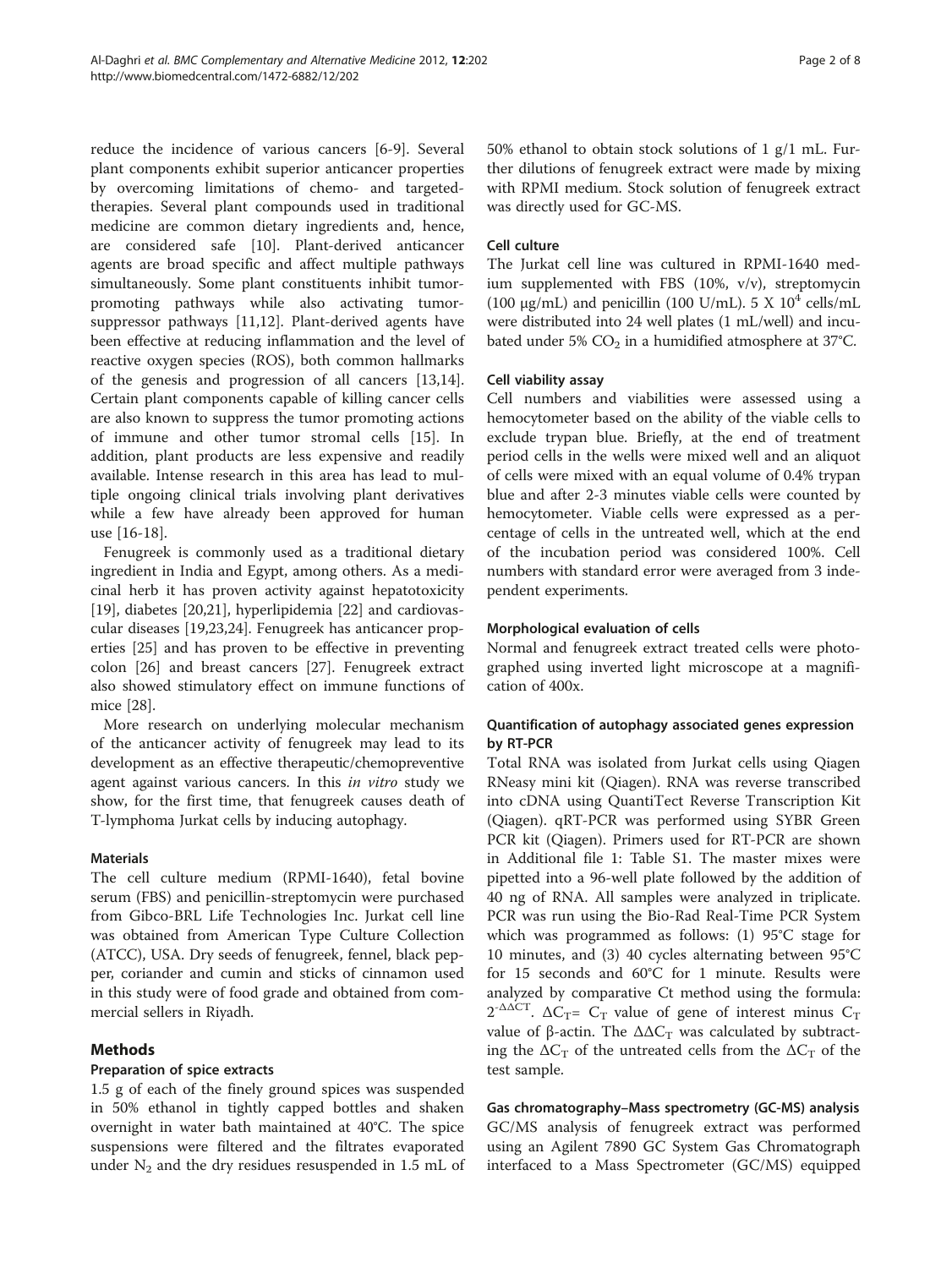with a VF-5ms capillary column (30 m  $\times$  0.25 mm ID  $\times$ 0.25 μm). GC/MS detection was achieved using an electron ionization system with 70 eV ionization energy. Helium (99.999%) was used as carrier gas at a constant flow rate of 1 mL/min. An injection volume of 2  $\mu$ L was employed in splitless mode. Injector and ion-source were maintained at 250°C and 280°C, respectively. The oven temperature was raised from 100°C (isothermal for 2 min.) to 200°C at a rate of 5°C/min and further up to 240°C by 10°C/min and maintained at 240°C for 11 min. Total GC running time was 40 minutes. The relative amount of each constituent was calculated by measuring corresponding peak area and represented as a percentage of the sum of areas of all peaks. MS Workstation 7.0 software was used to analyze mass spectra and chromatograms.

#### Statistical analysis

Data was analyzed using the Microsoft Excel (Microsoft Office 2007). Variables were presented as percentages (%).

## Results

#### Screening spices for cytotoxicity against Jurkat cells

Jurkat cells were incubated with 50% ethanolic extracts of 6 different spices at 1 mg/mL for 72 hr and viable cells counted at the end by trypan blue exclusion assay (Figure 1). Cinnamon and fenugreek treatment resulted in death of 100% and 99% of cells, respectively. Only 25% viable cells were found after cumin treatment. Ginger, black pepper and fennel extracts showed no effect on the viability of Jurkat cells. Due to the distinct morphological changes induced by fenugreek extract it was chosen for further studies.

#### Effect of fenugreek extract on the viability of Jurkat cells

Jurkat cells were incubated with 30 to 1500 μg/mL of fenugreek extract for 48 hr and viable cells counted at the end. Percentage of viable cells showed a steady decrease with increasing concentrations of fenugreek (Figure [2A](#page-3-0)). Cell death was observed even at 30 μg/mL and most of the cells were lost at 1500 μg/mL. Jurkat cells incubated with 250, 500 and 1000 μg/mL concentrations of fenugreek extract for up to 72 hr indicated dose and time dependent decrease in viability (Figure [2B\)](#page-3-0). In this period, untreated cells almost doubled in number in a day for 2 days and continued to grow significantly on the  $3<sup>rd</sup>$  day. At all the three concentrations of fenugreek most of the cells were lost at 72 hr. Decrease in viable cells caused by fenugreek extract was not matched by a corresponding increase in dead cells by the trypan blue assay and this may be due to the complete disintegration of plasma membrane as shown in the following sections.

## Morphological changes induced by fenugreek in Jurkat cells

Incubation of Jurkat cells with fenugreek extract resulted in the appearance of vacuoles at all concentrations of fenugreek tested (Figure [3A\)](#page-4-0). These vacuoles were large enough to be seen directly by light microscope. Vacuoles appeared from as early as 16 hr of incubation of cells with higher concentrations of fenugreek (>250 μg/mL). Some cells had a single large vacuole occupying most of the cell space and others had more. The vacuoles appeared highly spherical (Figure [3B](#page-4-0)). Appearance of multiple large vacuoles was followed by disintegration of plasma membrane (Figure [4\)](#page-4-0). With increasing



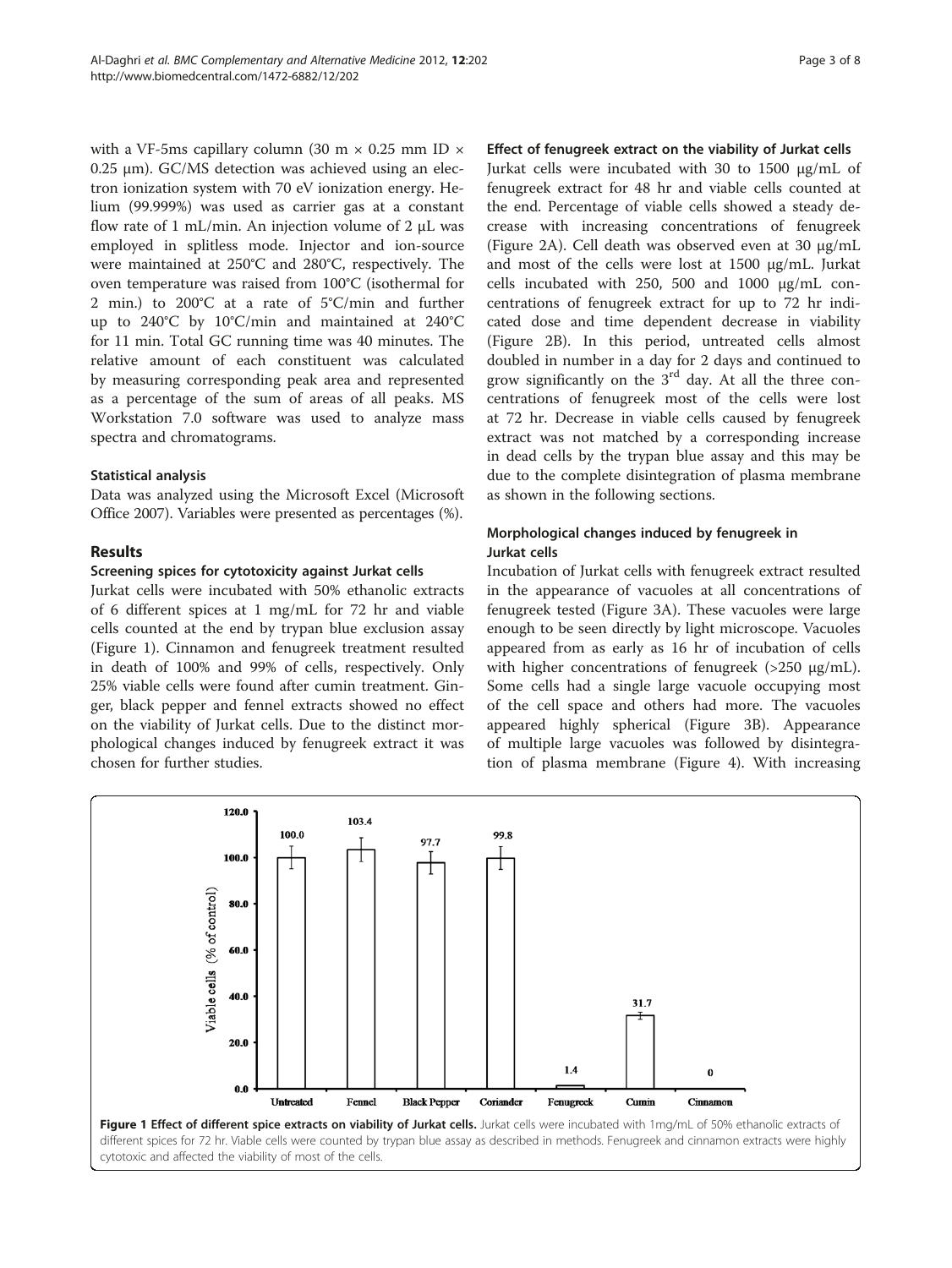concentrations of extract, some of the cellular contents could be seen in the absence of distinct plasma membrane and even these cytoplasmic cell structures disappeared over time, indicating complete cell lysis. Whole cell lysis was also indicated by the absence of dead cells upon staining with trypan blue even through the number of viable cells showed large declines.

#### Fenugreek extract induced up-regulation of LC3

Jurkat cells were incubated with 250, 500 and 1000 μg/mL concentrations of fenugreek extract for 24 and 48 hr. RT-PCR analysis of RNA from these cells indicated upregulation of LC3 relative to β-actin in samples harvested at 48 hr and the increase depended on the concentration of fenugreek (Figure [5](#page-5-0)). A 2.5 fold increase in LC3 transcript was found in cells treated with 1000 μg/mL of fenugreek compared to untreated cells. However, the quantity of LC3 transcripts did not differ much from the control at the end of 24 hr.

## GC-MS analysis of fenugreek extract

GC-MS analysis of fenugreek extract resolved into 34 peaks corresponding to a similar number of unique compounds. Gingerol (4.82% of the total), cedrene (2.91%), zingerone (16.5%), vanillin (1.52%), β-bisabolene (1.25%) and eugenol (1.25%) were some of the anticancer compounds identified by GC-MS in this extract (Table [1\)](#page-5-0).

#### **Discussion**

Plant derivatives have great promise as anticancer agents. In this study, low concentrations of fenugreek extract was found to induce death of Jurkat cells, a commonly used cell line model to understand anticancer functions and underlying mechanisms of exploratory drugs or compounds. Fenugreek extract affected the viability of Jurkat cells in a dose- and time-dependent manner. Fenugreek extract-induced death was preceded by dramatic morphological changes involving the

<span id="page-3-0"></span>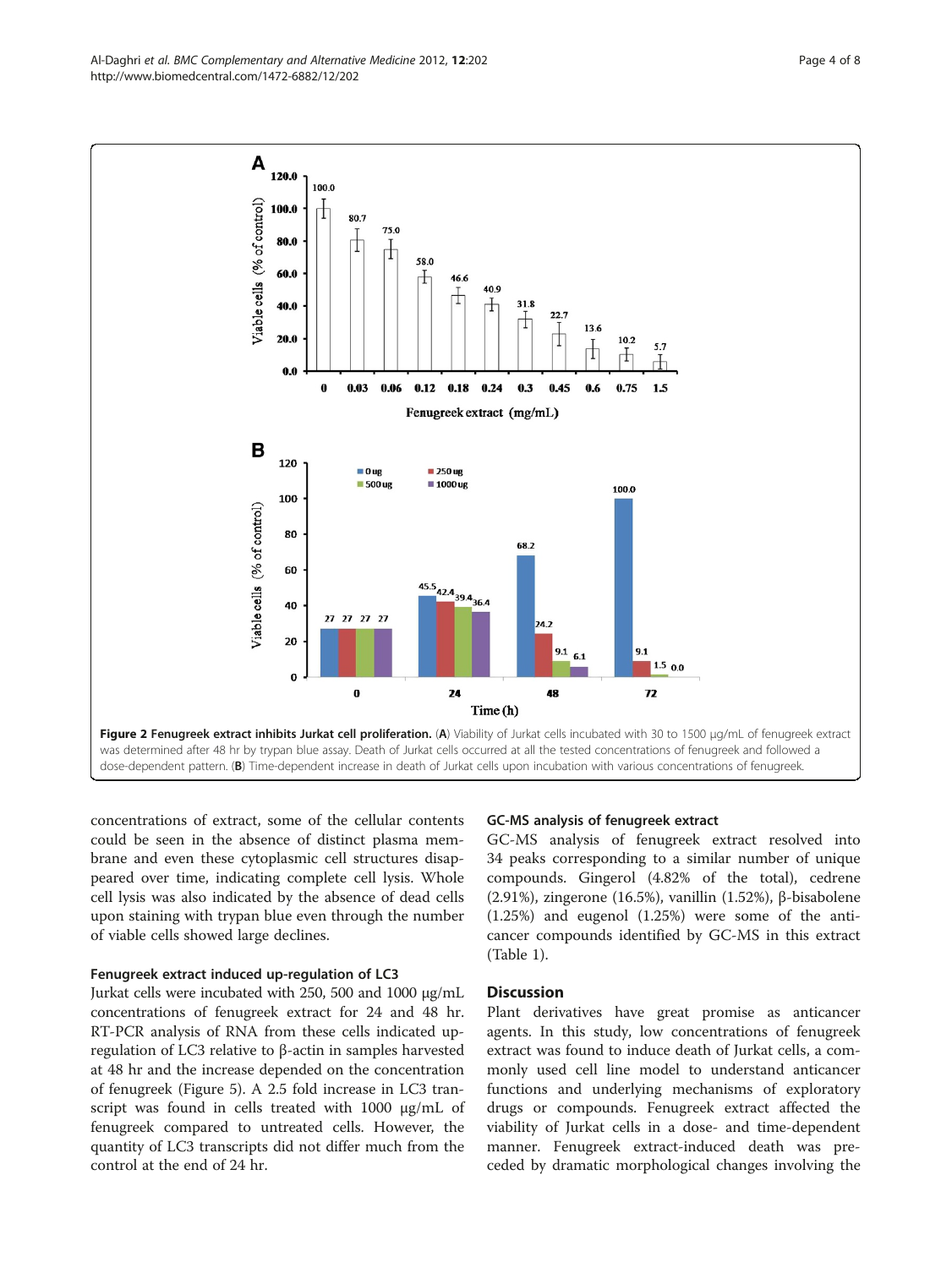<span id="page-4-0"></span>

appearance of multiple large vacuoles and transcriptional up-regulation of LC3, both of which imply activation of autophagy. Results from this study imply autophagy as a novel mechanism by which fenugreek may bring about death of preneoplastic/neoplastic cells. T-cell lymphoid malignancies are a group of highly aggressive diseases that are generally resistant to current treatment modalities and results from this study indicate benefits of fenugreek as a potential therapeutic. Further, induction of autophagy may be a general anticancer mechanism underlying chemopreventive/therapeutic function of fenugreek.

Anticancer properties of fenugreek or its constituents involve multiple functional and molecular targets. Fenugreek induced apoptosis in a wide variety of tumor cell lines, including those of human colon [\[26\]](#page-7-0), osteosarcoma [[29\]](#page-7-0), leukemia [\[30\]](#page-7-0), breast [\[31,32\]](#page-7-0), and liver [\[33](#page-7-0)]. Fenugreek blocked migration and invasion by reducing matrix metalloproteinase expression in human prostate

cancer PC-3 cells [\[34](#page-7-0)], decreased nitric oxide (NO) and prostaglandin production by suppressing iNOS and COX-2, respectively, in an osteosarcoma cell line [\[35](#page-7-0)]. Fenugreek blocked activation of NF-KB, I kappa B kinase and AKT and suppressed the production of various proinflammatory cytokines like IL-6, IL-1 and TNF-α by cancer cells [\[31,36\]](#page-7-0). An earlier study noted the formation of cytoplasmic vacuoles in breast tumor tissue of 7, 12-dimethylbenz (α) anthracene (DBMA) treated rats upon feeding of fenugreek compared to control [\[27](#page-7-0)]. To our knowledge, ours is the first report to show death of human cancer cells by fenugreek-induced autophagy.

Apoptosis and autophagy are important pathways designed to cause programmed death of stressed cells and cancers suppress both these pathways and evade death. Autophagy has been defined as a process of transport of cytoplasmic contents to the lysozomes in double membrane compartments, called vacuoles [\[37](#page-7-0)].

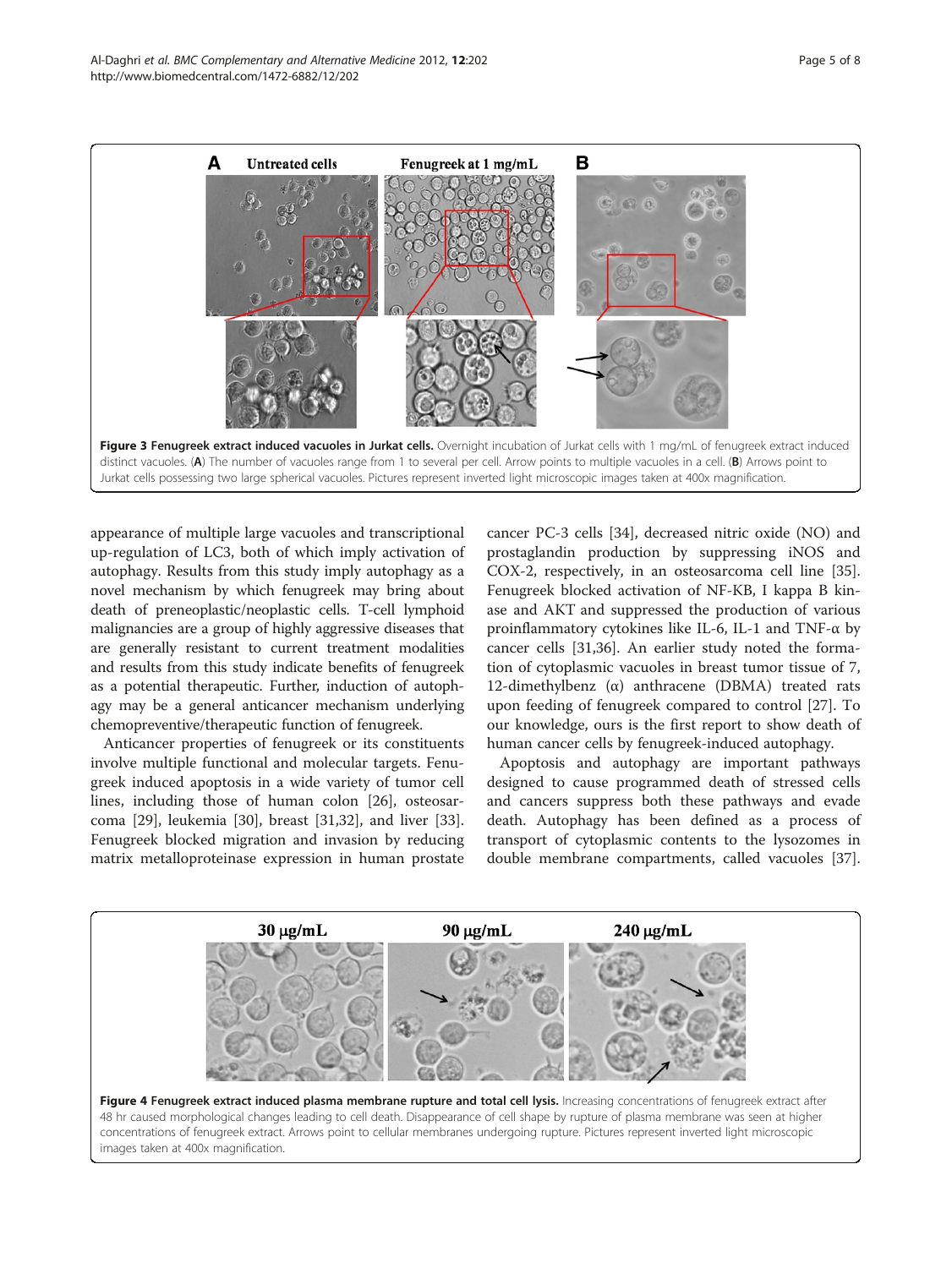<span id="page-5-0"></span>

Autophagy is a physiological response to stress and has been suggested to enable cells to adapt and survive and, hence, is considered a pro-survival mechanism [\[38](#page-7-0)]. Autophagy has also been defined as a highly conserved process of programmed cell death [[39](#page-7-0)] and its activation causes cell death [[40](#page-7-0)]. Defective regulation of autophagy in cancers suggests that autophagy is a true tumorsuppressor pathway [[41,42\]](#page-7-0) and this is further supported by the fact that several commonly activated oncogenes (for example, those encoding PI3K, TOR, Bcl-2) inhibit autophagy, whereas commonly mutated or epigenetically silenced tumor suppressor genes (such as those encoding p53, PTEN, TSC1/TSC2) stimulate autophagy [[43](#page-7-0)].

Several studies have used electron microscopic methods to detect autophagic vacuoles. However, fenugreekinduced vacuoles in Jurkat cells were large and distinct and could be directly seen using an inverted light microscope. This study established the vacuolization

as an autophagic process from the transcriptional upregulation LC3. LC3 plays a critical role in autophagy and is considered suitable marker of this process [\[44\]](#page-7-0). In the present study, fenugreek extract increased LC3 transcript level with increasing concentrations of fenugreek extract over a period of 48 h. Harmol, a beta carotenoid, induced death of lung cancer cells A549 was associated with increased expression of LC3 [\[45\]](#page-7-0) and siRNA knockdown of LC3 resulted in blockade of cell death, which, in turn, served to prove that harmol-induced autophagy was only a death mechanism [\[45\]](#page-7-0). Transcripts of beclin 1 and ATG5, the other autophagic pathway genes, did not show any decline in our fenugreek-treated Jurkat cells and this was similar to harmol-treated A549 cells which failed to show any changes in the expression and phosphorylation of beclin 1 [\[45](#page-7-0)].

Some health benefits of various medicinal plants or their constituents have been attributed to their ability to

| <b>Retention</b><br>Time (min.) | Compound<br><b>Name</b> | Formula                                        | % of Total | *Activity                                                                                                                                                                       |
|---------------------------------|-------------------------|------------------------------------------------|------------|---------------------------------------------------------------------------------------------------------------------------------------------------------------------------------|
| 8.54                            | 4-Vinylguaiacol         | C9H10O2                                        | 1.36       | Anti-edemic; anti-inflammatory; anti-prostaglandin;<br>prostaglandin-synthesis-inhibitor                                                                                        |
| 9.452                           | Eugenol                 | C <sub>10</sub> H <sub>12</sub> O <sub>2</sub> | 1.25       | Antibacterial; anti-inflammatory; antioxidant; antioxidant;<br>antitumor; cancer-preventive                                                                                     |
| 10.463                          | Vanillin                | C8H8O3                                         | 1.52       | Anticancer; antimutagenic; antioxidant; antitumor;<br>antitumor-promoter; antiviral; cancer-preventive;<br>fungicide; immunosuppressant                                         |
| 13.05                           | <b>ß-Bisabolene</b>     | C15H24                                         | 1.25       | Anticancer                                                                                                                                                                      |
| 13.488                          | Cedrene                 | C15H24                                         | 2.91       | Cancer-preventive                                                                                                                                                               |
| 16.486                          | Zingerone               | C11H14O3                                       | 12.03      | Anti-inflammatory, antioxidant                                                                                                                                                  |
| 29.508                          | Gingerol                | C17H26O4                                       | 4.82       | Antiemetic; anti-hepatotoxic; antihistaminic; anti-inflammatory;<br>antioxidant; antiseptic; anti-thromboxane; cancer-preventive;<br>cyclooxygenase-inhibitor; hepatoprotective |

Table 1 Anticancer compounds of 50% ethanolic extract of fenugreek seeds identified by GC-MS

\*Source of anticancer functions of fenugreek constituents: Dr. Duke's phytochemical and ethnobotanical databases (online database).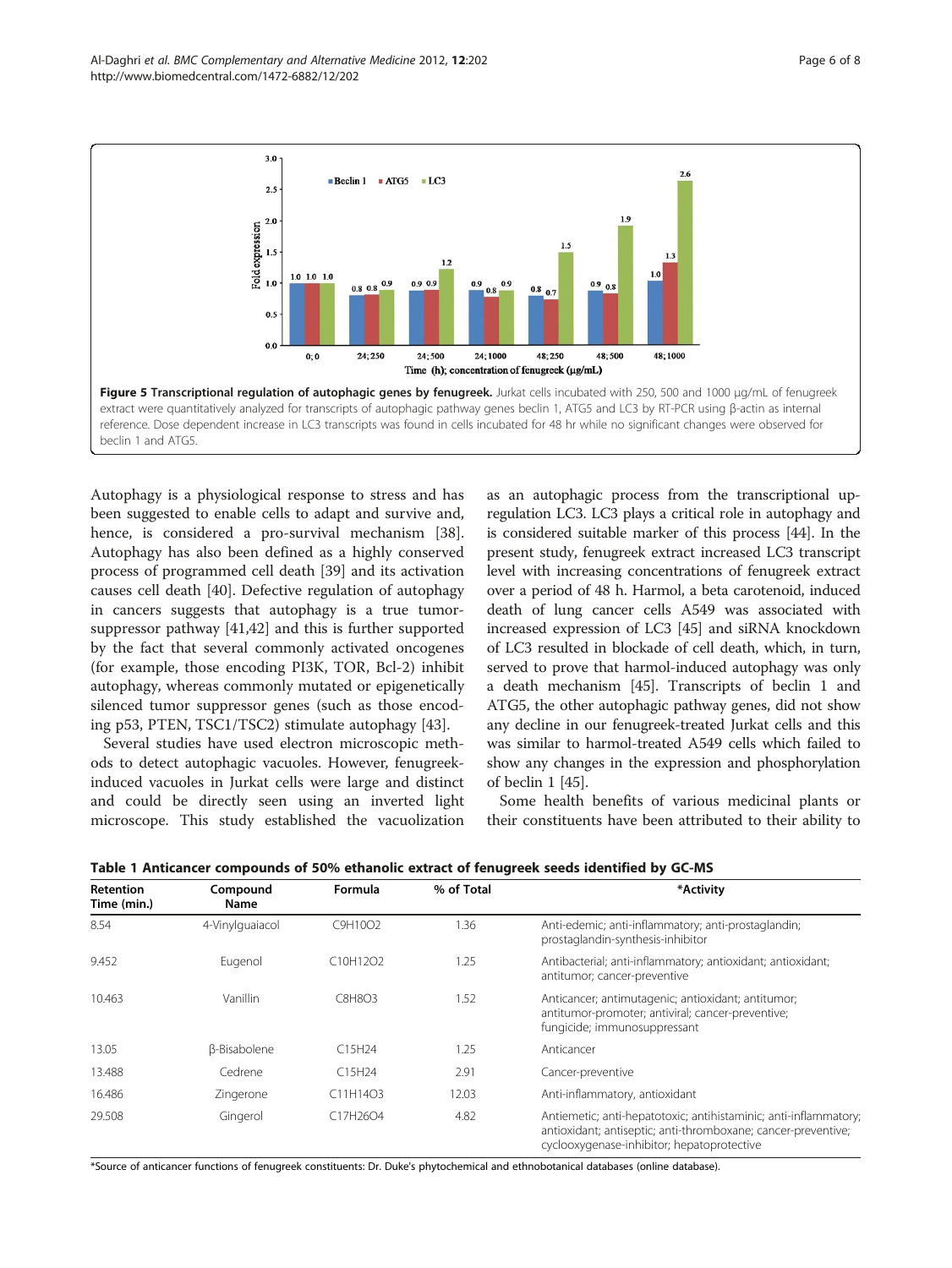<span id="page-6-0"></span>induce autophagy in diseased cells [\[46](#page-7-0)]. Experiments performed to measure the autophagy-inducing ability of several plant constituents, for eg., fisetin (found in tomatoes, apples, onions, and grapes), genistein (soybean) and quercetin (apple skins and red onions), report opposing findings (induction or suppression) resulting in reduced clarity on the beneficial effect of autophagy in cancer treatment. These contradictory results have been attributed to several factors, such as different methods employed to measure autophagy and the use of different cell types, such as cancerous cells versus normal cells [[46\]](#page-7-0). Also, autophagy, at low levels, was suggested to serve a pro-survival role in tumors [[47\]](#page-7-0). However, results from our study revealed increased production of autophagic markers and decreased viability to be associated with increasing concentrations of fenugreek implying only an anti-proliferative /pro-death function for autophagy at all concentrations of fenugreek extract. Results from our study support the notion that fenugreekinduced autophagy in Jurkat cells could only be an antitumor function.

Some of the components of fenugreek extract identified by GC-MS in our study have already been shown to possess significant anticancer activities and these include gingerol [14], cedrene [\[48](#page-7-0)], zingerone [[49\]](#page-7-0), vanillin [\[50](#page-7-0)], and eugenol [[51-53\]](#page-7-0). Future studies will be designed to identify the specific compound(s) responsible for induction autophagy.

The cytotoxic effects of fenugreek are limited, mostly, to cancer cells [\[25,32](#page-7-0)]. Bioavailability of therapeutic components of fenugreek, unlike curcumin, is high as seen from its hepatoprotective effect from various in vivo studies [\[54,55](#page-7-0)]. Feeding studies have indicated tolerance and absence of any toxicities of up to several grams of fenugreek per day over several weeks [[56\]](#page-7-0).

The authors acknowledge some limitations. The study included a limited type and number of cell lines and lacked specific assays to confirm apoptosis and autophagy. Nevertheless, the present study identified autophagy as a new mechanism by which fenugreek may exert its therapeutic/chemoprevention/anticancer function.

#### Conclusion

Fenugreek induced autophagy in Jurkat cells in a time and dose dependent manner, as indicated by morphological changes and up-regulated LC3. GC-MS analysis of the fenugreek extract identified several compounds having anticancer properties. Thus, due to its ability induce death of Jurkat cells by autophagy at low concentrations and lower level of non-specific toxicity, fenugreek may serve as a potential therapeutic in the treatment of lymphoid malignancy.

## Additional file

[Additional file 1:](http://www.biomedcentral.com/content/supplementary/1472-6882-12-202-S1.doc) Table S1. Primers used for analysis of expression of autophagy associated genes by RT-PCR.

#### Competing interests

The authors have no competing interests to declare.

#### Authors' contributions

SK and OEA performed cell culture experiments. AKM conducted RT-PCR quantifications. SHA and SMY were involved in preparation of spice extracts and GC-MS analysis. SK, MSA and KMA designed the experiments and helped to draft the manuscript. NMD conceived and coordinated the study. All the authors have read and approved the final manuscript.

#### Acknowledgements

The authors are grateful for the Prince Mutaib Chair for Osteoporosis Research, King Saud University for funding and technical assistance.

#### Author details

<sup>1</sup> Biomarkers Research Program, Department of Biochemistry, College of Science King Saud University, PO Box 2455, Riyadh 11451, Saudi Arabia. <sup>2</sup>Prince Mutaib Chair for Osteoporosis Research, College of Science, King Saud University, Riyadh 11451, Saudi Arabia. <sup>3</sup>Department of Clinical Pharmacy, College of Pharmacy, King Saud University, Riyadh 11451, Saudi Arabia.

#### Received: 5 May 2012 Accepted: 16 October 2012 Published: 30 October 2012

#### References

- 1. Gibbs JB: Mechanism-based target identification and drug discovery in cancer research. Science 2000, 287(5460):1969–1973.
- 2. Richardson ME, Siemann DW: Tumor cell heterogeneity: impact on mechanisms of therapeutic drug resistance. Int J Radiat Oncol Biol Phys 1997, 39(4):789–795.
- 3. Balunas MJ, Kinghorn AD: Drug discovery from medicinal plants. Life Sci 2005, 78(5):431–441.
- 4. Pezzuto JM: Plant-derived anticancer agents. Biochem Pharmacol 1997, 53(2):121–133.
- 5. Abdel-Hamid NM, Nazmy MH, Mahmoud AW, Fawzy MA, Youssof M: A survey on herbal management of hepatocellular carcinoma. World J Hepatol 2011, 3(7):175–183.
- 6. Aune D, Chan DS, Lau R, Vieira R, Greenwood DC, Kampman E, Norat T: Dietary fibre, whole grains, and risk of colorectal cancer: systematic review and dose-response meta-analysis of prospective studies. BMJ 2011, 343:d6617.
- 7. Steinmetz KA, Potter JD: Vegetables, fruit, and cancer prevention: a review. J Am Diet Assoc 1996, 96(10):1027–1039.
- 8. Van Duyn MA, Pivonka E: Overview of the health benefits of fruit and vegetable consumption for the dietetics professional: selected literature. J Am Diet Assoc 2000, 100(12):1511–1521.
- Aggarwal BB, Van Kuiken ME, Iyer LH, Harikumar KB, Sung B: Molecular targets of nutraceuticals derived from dietary spices: potential role in suppression of inflammation and tumorigenesis. Exp Biol Med (Maywood) 2009, 234(8):825–849.
- 10. Haque N, Salma U, Nurunnabi TR, Haque AK, Mukti IJ, Pervin S, Nahar R: Lifestyle related causes of cancer and chemoprevention through phytonutrients. Pak J Biol Sci 2010, 13(19):916–926.
- 11. Guilford JM, Pezzuto JM: Natural products as inhibitors of carcinogenesis. Expert Opin Investig Drugs 2008, 17(9):1341–1352.
- 12. Surh YJ: Cancer chemoprevention with dietary phytochemicals. Nat Rev Cancer 2003, 3(10):768–780.
- 13. Gupta SC, Kim JH, Prasad S, Aggarwal BB: Regulation of survival, proliferation, invasion, angiogenesis, and metastasis of tumor cells through modulation of inflammatory pathways by nutraceuticals. Cancer Metastasis Rev 2010, 29(3):405–434.
- 14. Sung B, Prasad S, Yadav VR, Aggarwal BB: Cancer cell signaling pathways targeted by spice-derived nutraceuticals. Nutr Cancer 2012, 64(2):173-197.